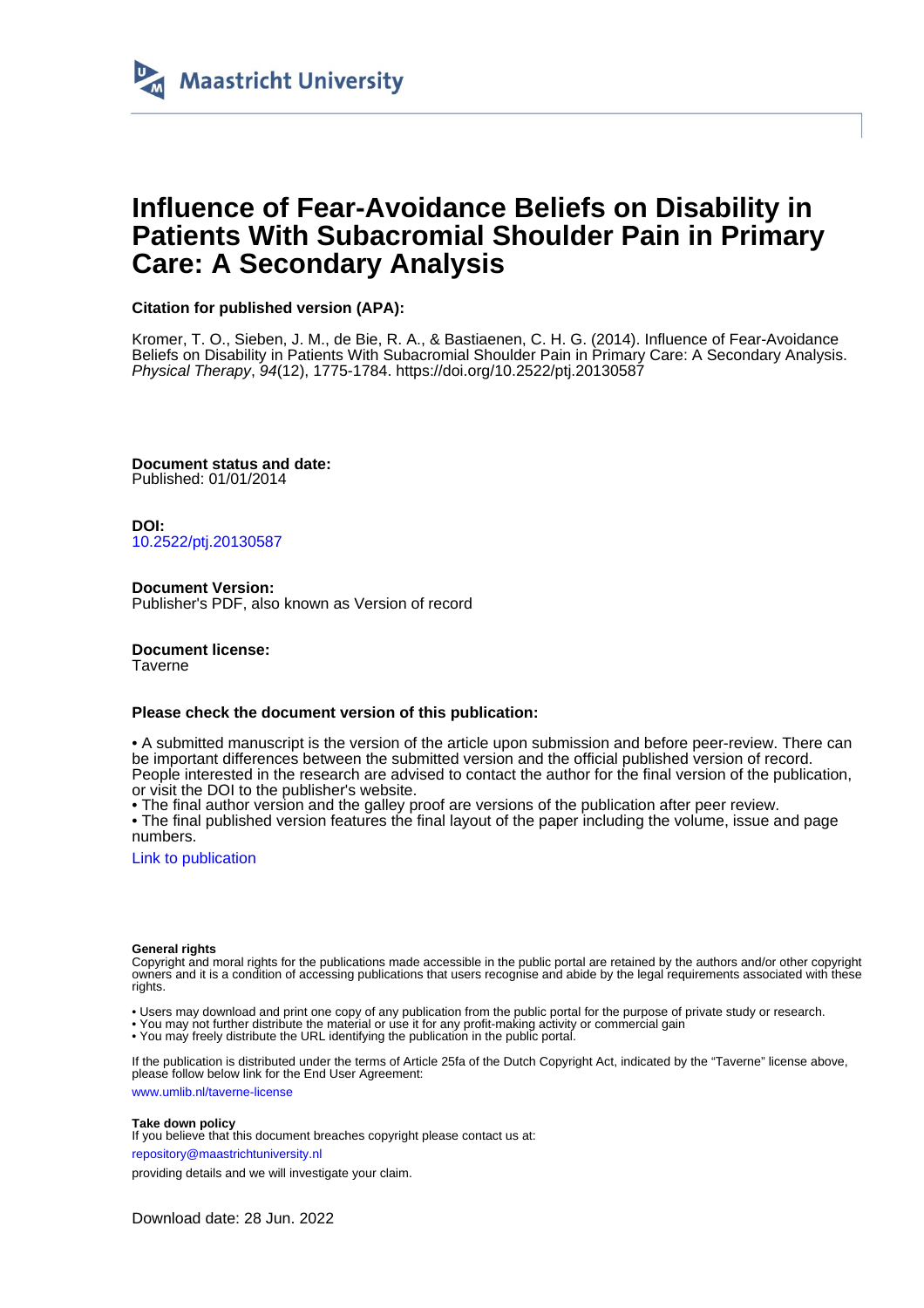# **Influence of Fear-Avoidance Beliefs on Disability in Patients With Subacromial Shoulder Pain in Primary Care: A Secondary Analysis**

Thilo O. Kromer, Judith M. Sieben, Rob A. de Bie, Caroline H.G. Bastiaenen

**Background.** Little information exists about the role of fear-avoidance beliefs and catastrophizing in subacromial pain syndrome.

**Objective.** The purpose of this study was to investigate the associations among pain, catastrophizing, fear, and disability and the contribution of fear-avoidance beliefs to disability at baseline and at 3-month follow-up.

**Design.** A cross-sectional and longitudinal analysis was conducted.

**Methods.** Baseline demographic and clinical data, including fear-avoidance beliefs and catastrophizing, of 90 patients were assessed for this analysis. Disability was measured with the Shoulder Pain and Disability Index at baseline and at 3-month follow-up. First, bivariate and partial correlations were calculated among pain, fearavoidance beliefs, catastrophizing, and disability, based on the fear-avoidance model. Second, the contribution of fear-avoidance beliefs to disability at baseline and at 3-month follow-up was examined with hierarchical regression analyses.

**Results.** Correlations between clinical variables and disability were largely in line with the fear-avoidance model. Regression analyses identified a significant contribution of fear-avoidance beliefs to baseline disability but not to disability at 3 months.

**Limitations.** Patients with subacromial pain syndrome were studied; therefore, the results should be transferred with caution to other diagnoses. A modified version of the Fear-Avoidance Beliefs Questionnaire was used, which was not validated for this patient group.

**Conclusions.** Fear-avoidance beliefs contribute significantly to baseline disability but not to disability change scores after 3-month follow-up. Duration of complaints and baseline disability were the main factors influencing disability change scores. Although the results help to improve understanding of the role of fear-avoidance beliefs, further studies are needed to fully understand the influence of psychological and clinical factors on the development of disability in patients with subacromial shoulder pain.

T.O. Kromer, PhD, Department of Physiotherapy, School of Therapeutic Sciences, SRH University Heidelberg, Maria-Probst-Strasse 3, 69123 Heidelberg, Germany, and CAPHRI School for Public Health and Primary Care, Maastricht University, PO Box 616, 6200 MD, Maastricht, the Netherlands. Address all correspondence to Dr Kromer at: [ThiloOliver.](mailto:ThiloOliver.Kromer@hochschule-heidelberg.de) [Kromer@hochschule-heidelberg.](mailto:ThiloOliver.Kromer@hochschule-heidelberg.de) de or [Thilo.Kromer@maastricht](mailto:Thilo.Kromer@maastrichtuniversity.nl) [university.nl.](mailto:Thilo.Kromer@maastrichtuniversity.nl)

J.M. Sieben, PhD, CAPHRI School for Public Health and Primary Care, Maastricht University; Centre for Evidence-Based Physiotherapy (CEBP), Maastricht University; and Department of Anatomy and Embryology, Maastricht University.

R.A. de Bie, PhD, Department of Epidemiology, Maastricht University; CAPHRI School for Public Health and Primary Care, Maastricht University; and CEBP, Maastricht University.

C.H.G. Bastiaenen, PhD, Department of Epidemiology, Maastricht University; CAPHRI School for Public Health and Primary Care, Maastricht University; and CEBP, Maastricht University.

[Kromer TO, Sieben JM, de Bie RA, Bastiaenen CHG. Influence of fearavoidance beliefs on disability in patients with subacromial shoulder pain in primary care: a secondary analysis. *Phys Ther*. 2014; 94:1775–1784.]

© 2014 American Physical Therapy Association

Published Ahead of Print: July 24, 2014 Accepted: July 17, 2014 Submitted: November 29, 2013

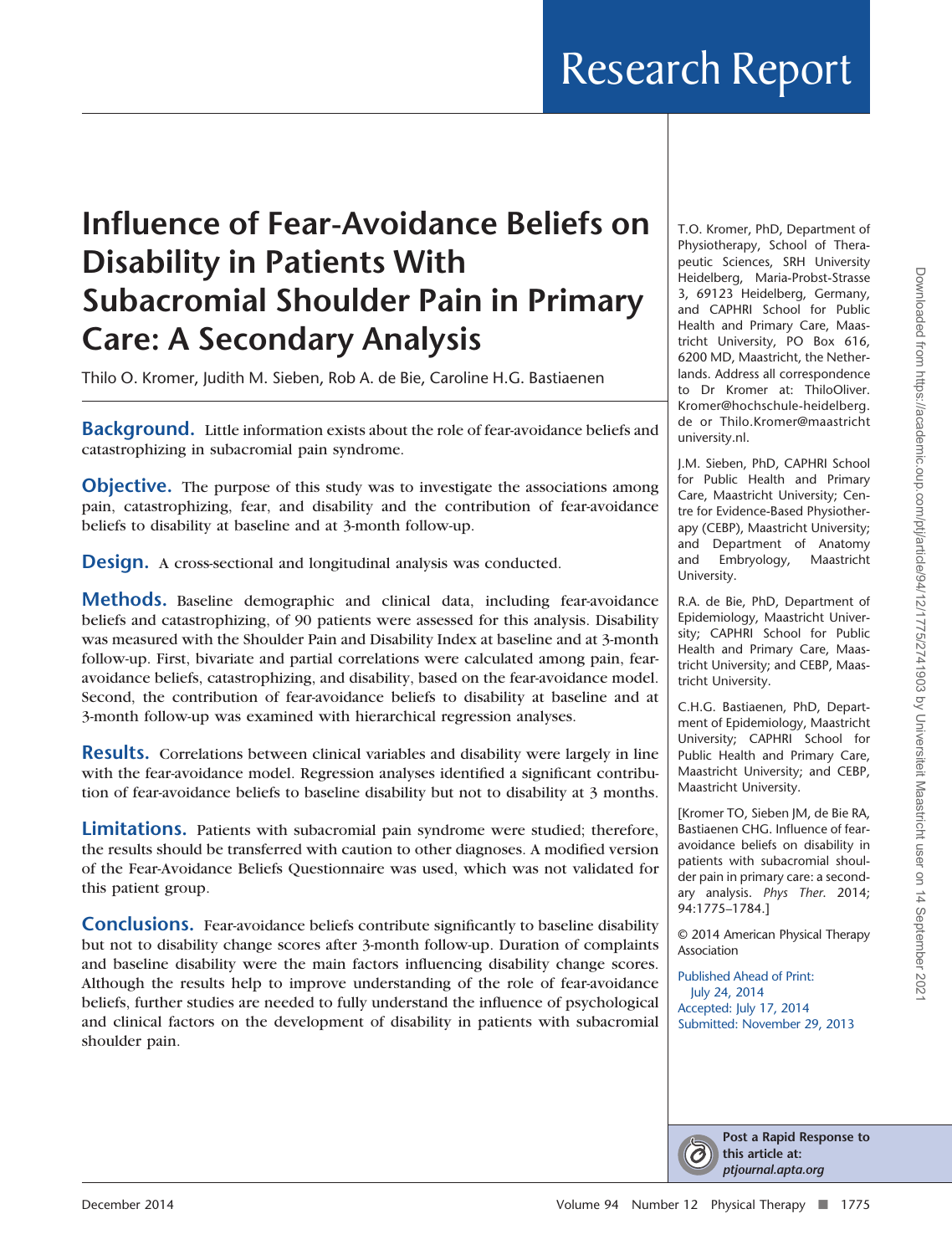With an incidence of 9.5 per<br>
1,000 patients, shoulder<br>
complaints are among the<br>
most common musculoskeletal com-1,000 patients, shoulder complaints are among the plaints presented to primary caregivers.1 Many patients with shoulder complaints show clinical signs of subacromial pain syndrome  $(SPS)$ ,<sup>1,2</sup> which leads to pain and functional restrictions, especially with overhead activities, and often persists far beyond expected tissue recovery times.3,4 In addition to biomechanical deficits in strength or coordination of the rotator cuff5,6 and other shoulder girdle muscles,<sup>7</sup> stability,<sup>8,9</sup> and posture,10 fear-avoidance beliefs and catastrophizing also appear to negatively influence functioning and recovery.11,12

Although well investigated in patients with low back pain (LBP), the role of fear-avoidance beliefs and catastrophizing in the development of chronic pain and disability in shoulder disorders and espe-

cially in SPS is still unclear. In LBP, the fear-avoidance model (FAM)<sup>13</sup> explains why acute LBP becomes chronic in a minority of patients and describes 2 possible pathways. In the adaptive pathway, labeled "confrontation," patients interpret pain as nonthreatening and are likely to maintain their activities of daily living (ADL) despite pain, which facilitates spontaneous recovery. In the maladaptive pathway, labeled "avoidance," pain is interpreted as a threat, initiating a vicious circle of catastrophizing, painrelated fear, hypervigilance, and avoidance behavior. Consecutively, the maladaptive pathway leads to chronic pain, disuse, increased pain sensitivity, psychological distress, and ongoing disability. The FAM is widely accepted in chronic LBP. However, a study by Sieben et al<sup>14</sup> investigating patients with acute or subacute LBP showed stronger correlations between pain and disability than between pain-related fear

## **The Bottom Line**

## **What do we already know about this topic?**

Fear-avoidance beliefs seem to negatively influence shoulder disability. However, there is scarce evidence about the influence of fear-avoidance beliefs on specific shoulder pathologies and there is little information about their impact on treatment outcome in patients with subacromial shoulder pain.

## **What new information does this study offer?**

The study results show that fear-avoidance beliefs contributed to baseline disability levels but do not influence treatment outcome. Treatment outcome was influenced instead by duration of complaints and baseline disability levels.

## **If you're a patient, a family member, or a caregiver, what might these findings mean for you?**

Patients with shoulder pain are advised to visit a health care provider soon to prevent a prolonged and cumbersome rehabilitation. The clinician might then be able to quickly initiate treatment and provide more individualized prognosis and patient education.

and disability. In a cohort of 174 patients with acute LBP, Sieben et al15 found that pain intensity was a stronger predictor for chronic disability compared with fear-avoidance beliefs. This finding is supported by results of studies by van der Windt et al,16 who could not identify fearavoidance beliefs as a prognostic factor for a negative outcome in acute LBP, and by Gheldof et al<sup>17</sup> and Wideman and Sullivan,<sup>18</sup> who prospectively identified unique relationships between fear-avoidance beliefs and long-term work disability and between catastrophizing and longterm pain intensity. These contradictory results suggest different underlying mechanisms for patients with acute and chronic LBP.

The role of fear-avoidance beliefs also has been investigated in musculoskeletal disorders other than LBP. Hart et al<sup>19</sup> found similar results for fear-avoidance beliefs in acute stages of upper and lower extremity disorders, neck pain, and LBP, indicating that fear-avoidance beliefs are not specific to LBP but also are present in other musculoskeletal complaints. Other studies have shown a negative influence of fear-avoidance beliefs on recovery times in patients with musculoskeletal pain,20 patients with neck pain,<sup>21,22</sup> patients who had undergone knee anterior cruciate ligament rehabilitation,23 patients with knee osteoarthritis,<sup>24</sup> and patients with patellofemoral pain.25

Associations between clinical and psychological characteristics and disability also have been shown in patients with shoulder pain.26,27 Clinical characteristics appear to have the strongest influence on disability in both subacute and chronic complaints,<sup>16,28-31</sup> but study results are contradictory, and no data exist specifically for patients with SPS.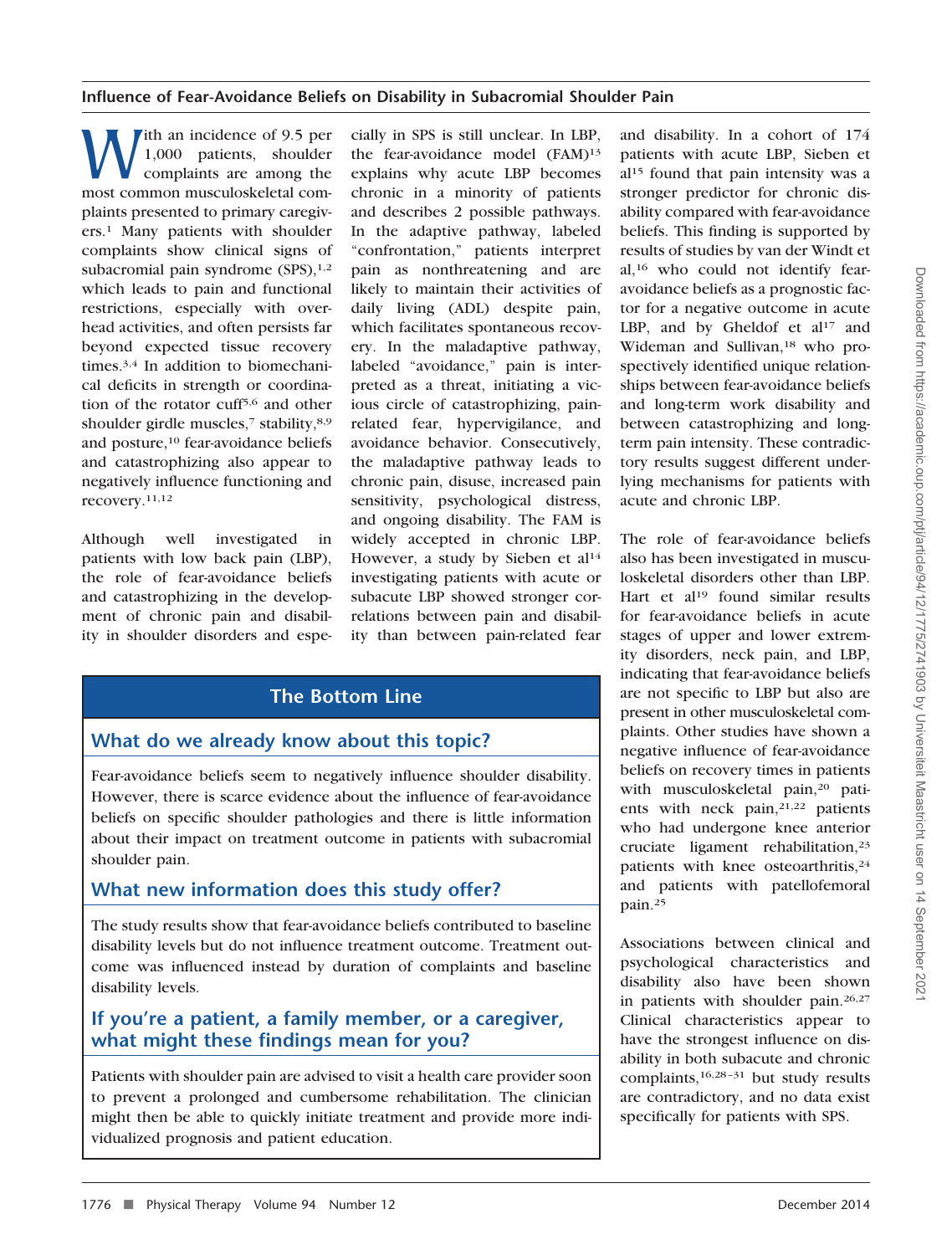Because complaints in the shoulder region summarized under the term "shoulder pain" are diverse in their impact on functional ability of the patient, it is important to investigate the influence of psychological factors separately in each of the different diagnoses, with about 70% to 80% of patients with SPS representing the largest subgroup.1 We hypothesize that fear-avoidance beliefs and catastrophizing are important contributors to disability in patients with SPS. Therefore, this study investigated the relationships between disability and pain, fearavoidance beliefs, and catastrophizing at baseline and tested whether associations among these variables are in line with the FAM. It further analyzed to what degree fearavoidance beliefs and catastrophizing contribute to the variance of disability at baseline and at 3-month follow-up in patients with SPS.

## **Method Participants**

Data were gathered from patients with SPS who gave their informed consent to participate in a randomized controlled trial investigating the effects of 2 different physical therapy interventions in this patient group in general practice. Inclusion criteria set for this trial were: (1) age between 18 and 75 years; (2) symptoms for at least 4 weeks; (3) main complaints in the glenohumeral joint region or the proximal segments of the arm; (4) presence of one of the following signs indicating SPS: Neer impingement sign, Hawkins-Kennedy impingement test, or painful arc with active abduction or flexion; and (5) pain during one of the following resistance tests: external rotation, internal rotation, abduction, or flexion.

Exclusion criteria were: (1) average 24-hour pain of 8/10 or more on a visual numeric rating scale (VNRS); (2) primary scapulothoracic

dysfunction due to paresis; (3) diagnosed instability or previous history of dislocation; (4) frozen shoulder; (5) more than one-third restriction of elevation compared with the unaffected side; (6) substantial shoulder weakness or loss of active shoulder function; (7) shoulder surgery on the involved side in the previous 12 months; (8) reproduction of symptoms with active or passive cervical movements; (9) neurological involvement with sensory or muscular deficits; (10) inflammatory joint disease (eg, rheumatoid arthritis); (11) diabetes mellitus; (12) intake of psychotherapeutic drugs; (13) compensation claims; and (14) inability to understand written or spoken German.

Of 188 patients who were assessed for eligibility, 55 did not fulfill the eligibility criteria, and 33 refused participation. Ten patients were not included due to other reasons (3 moved, 4 did not get a prescription for physical therapy, and 3 could not fulfill the treatment schedule). Thus, 90 participants were included in the trial and randomly assigned to either an intervention group  $(n=46)$  or a control group (n=44). Participants of both groups had supervised stretching and strengthening exercises for the shoulder, shoulder girdle, and thoracic spine. In addition, the intervention group received examination-based manual mobilization techniques for the shoulder complex and the cervical spine, individualized education about the pathology, and instructions for the most provocative ADLs to reduce pain events during the day. Both groups had 10 treatment sessions within 5 weeks. Afterward, all participants continued their exercises at home for another 7 weeks. A detailed description of the inclusion process, applied treatments, and primary analyses are available in the published study protocol<sup>32</sup> and the published trial results.33

#### **Measures**

Baseline assessment comprised collection of demographic data, including age and sex, and clinical data, including the overall duration of shoulder complaints, the episodic character of complaints during the previous 12 months, sick leave, and sports hours per week. Functional status was measured at baseline and 3 months after the application of the physical therapy interventions.

**Assessment of fear-avoidance beliefs.** A validated questionnaire used to measure fear avoidance is the Fear-Avoidance Beliefs Questionnaire (FABQ), a 16-item questionnaire developed by Waddell et al.34 The German version<sup>35</sup> shows good psychometric properties and, therefore, was used in this study. This questionnaire was initially designed in patients with LBP but recently also has been used to measure fearavoidance beliefs in other musculoskeletal disorders. The FABQ comprises 2 subscales, one for physical activity (FABQ-PA) and one for work activities (FABQ-W). Because our focus was on shoulder function and not on work loss, we used only the FABQ-PA subscale in this study. All 4 items of this scale are scored on a 7-point Likert scale (0=strongly disagree, 6=strongly agree). The total FABQ-PA score is calculated by adding the scores of the single items, with higher scores reflecting a higher level of fear-avoidance beliefs. To adapt the FABQ-PA to our patient group, the word "back" was replaced by the word "shoulder." This modification was previously made in other studies investigating anatomic areas other than the low back.26,36

## **Assessment of catastrophizing.**

Catastrophizing was measured using the Pain Catastrophizing Scale (PCS), a multidimensional, reliable, and valid 13-item measurement tool with a strong association to pain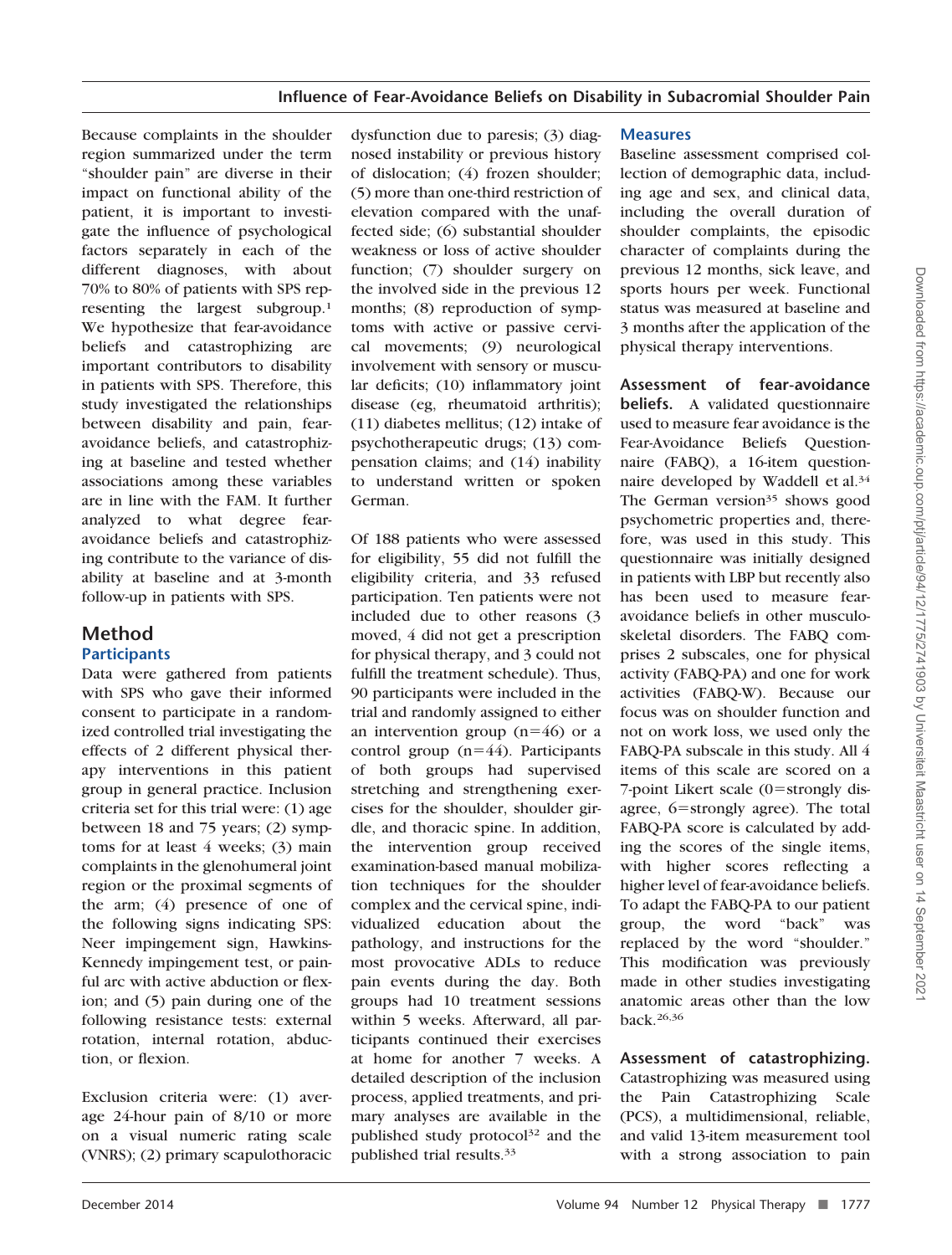## **Table 1.**

Demographic and Clinical Data (N=90)<sup>*a*</sup>

| <b>Measure</b>                        | <b>Median</b><br>(IQR) | $\overline{X}$ (SD) |  |  |
|---------------------------------------|------------------------|---------------------|--|--|
| Sex (female), % (n)                   | 51.1(46)               |                     |  |  |
| Age $(y)$                             | 51.0(18.3)             | 51.8 (11.2)         |  |  |
| Duration of complaints (wk)           | 38 (114)               | 104.8 (152.6)       |  |  |
| Pain score (VNRS)                     | 5(2)                   | 5.1(1.8)            |  |  |
| SPADI total score                     | 37.6 (24.4)            | 40.4 (17.0)         |  |  |
| SPADI pain subscale score             | 45 (26)                | 48.7 (18.0)         |  |  |
| SPADI-F score at baseline             | 28.9 (30.1)            | 32.2 (18.9)         |  |  |
| SPADI-F change score at 3 $mob$       | 17.3(25.1)             | 18.8 (18.5)         |  |  |
| FABQ physical activity subscale score | 16(7)                  | 14.6(4.9)           |  |  |
| FABQ work subscale score              | 12(20)                 | 12.1(9.9)           |  |  |
| PCS total score                       | 9(11)                  | 11.4(8.5)           |  |  |
| Sports (hours per week), % (n)        |                        |                     |  |  |
| $0 - 2$                               | 37.8 (34)              |                     |  |  |
| $3 - 5$                               | 62.2(56)               |                     |  |  |
| Days of sick leave                    |                        | 0.5(2.7)            |  |  |

a IQR=interquartile range, SPADI=Shoulder Pain and Disability Index, SPADI-F=Shoulder Pain and Disability Index function subscale, VNRS=visual numeric rating scale, FABQ=Fear-Avoidance Beliefs Questionnaire, PCS=Pain Catastrophizing Scale.<br><sup>*b*</sup> n=88.  $n = 88$ .

and disability.<sup>37-40</sup> The PCS has been validated for the German population.41 For this study, the total score was calculated by adding the ratings for each item, with higher scores representing higher levels of catastrophizing.

**Assessment of pain.** Average weekly pain intensity was assessed using an 11-point VNRS, a recommended core outcome measure in the assessment of pain.<sup>42</sup> Zero points on the left end of the scale was defined as "no pain at all," and 10 points on the right end of the scale was defined as "as much pain as I can imagine (worst pain I can imagine)."

**Assessment of disability.** The Shoulder Pain and Disability Index (SPADI) is a shoulder-specific, selfreport questionnaire measuring pain and disability in patients with shoulder pain of musculoskeletal origin.43 It contains 5 items assessing pain and 8 items assessing shoulder function.

Each item is scored on a 100-mm visual analog scale, with the right end defined as "worst pain imaginable/so difficult required help" and the left end defined as "no pain/no difficulty." The SPADI has been validated for use in the German population<sup>44</sup> and has been shown to be valid and highly responsive in assessing shoulder pain and function.<sup>43,45</sup> In this study, only the SPADI subscale for function (SPADI-F) was used to obtain a pure score for disabled function and to prevent an overlap between the 2 concepts of pain measured with the VNRS and the SPADI total score, as the latter includes the pain subscale, which was highly correlated with the SPADI-F  $(r=.7)$ . The SPADI-F score ranges from 0 to 100, with higher scores reflecting higher disability levels. Participants were measured at baseline and after 3 months. A change score was created by subtracting the 3-month follow-up scores from the baseline scores.

## **Data Analysis**

**Participant characteristics.** Descriptive statistics were generated for the total group, and data were analyzed for distribution. Normality of data was tested with the Kolmogorov-Smirnov test. Possible differences in baseline characteristics between participants with subacute pain  $(\geq 4$  weeks and  $\leq 3$ months) and those with chronic pain  $($ >3 months) were assessed, as most of the measurements taken can be influenced by symptom duration as a possible confounder.

**First aim: associations among FAM variables at baseline.** Bivariate correlations (Pearson *r* for normally distributed data, Spearman rho for non-normally distributed data) were calculated between baseline data for disability and pain, fearavoidance beliefs, and catastrophizing. In a second step, partial correlations were calculated, with every correlation between 2 of the variables being adjusted for a third variable to examine its mediating effect.

**Second aim: contribution of fearavoidance beliefs and catastrophizing to disability at baseline and at 3-month follow-up.** In order to determine the contribution of fear-avoidance beliefs and catastrophizing to the variance of disability, 2 separate hierarchical linear regressions were performed using the SPADI-F baseline score and the SPADI-F change score after 3 months as the dependent variables. Demographic and clinical factors that could be associated with disability scores were identified from the literature and used as possible independent variables for multivariable regression analyses. Furthermore, variable selection was preceded by checking for multicollinearity by calculating correlation coefficients among the independent variables. In case of correlated variables  $(r \ge 0.5)$ , the most easily obtainable variable in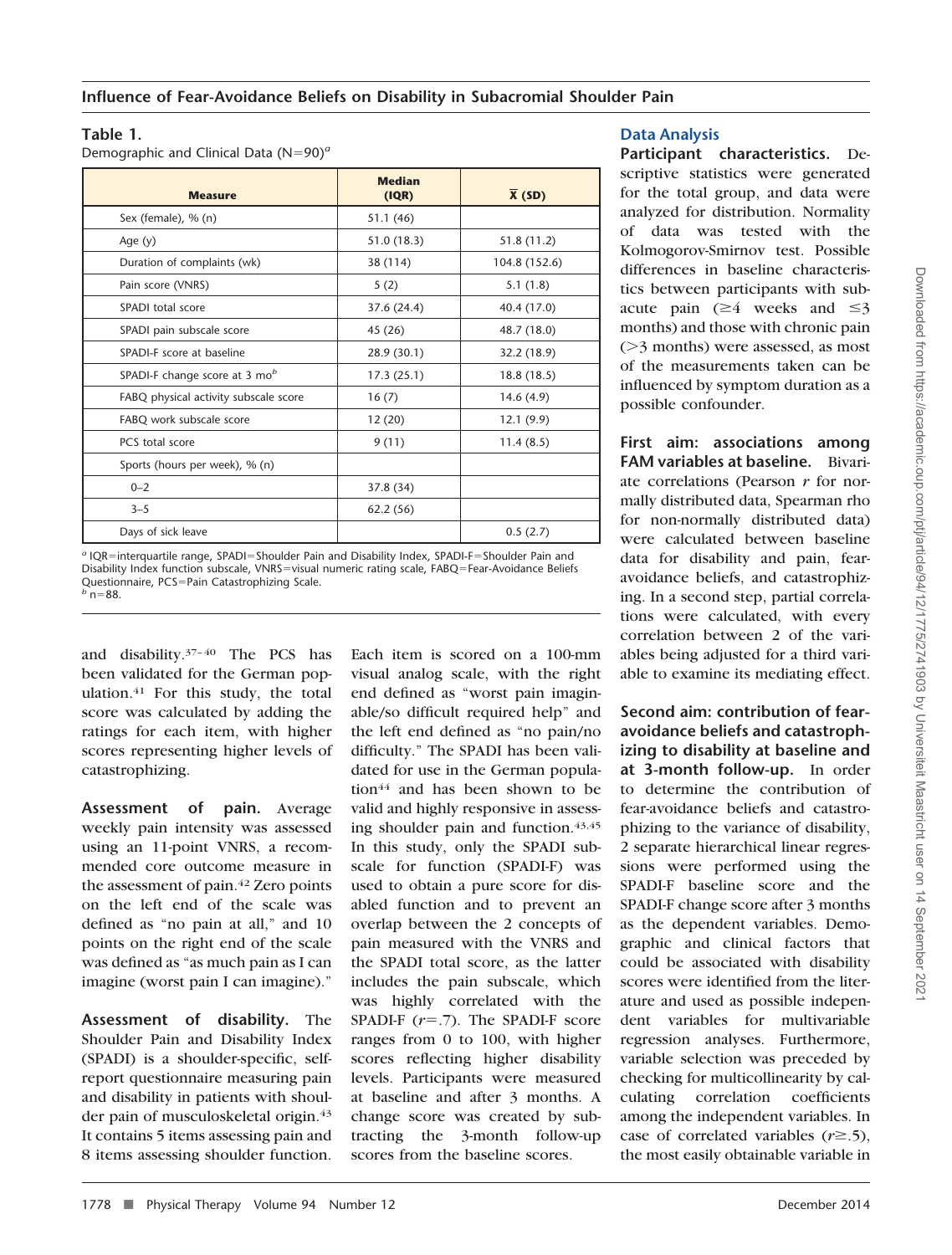

## **Figure.**

Baseline associations and mediation among pain, fear-avoidance beliefs, catastrophizing, and disability. Solid arrows represent Spearman rho; dashed arrows represent partial correlations. \**P*<.05, \*\**P*<.01 (.001), <sup>†</sup>nonsignificant.

clinical practice was chosen for further analysis.

In each model, sex and age were included in a first step to control for these potentially influencing factors; they were then kept in the model throughout the following analyses even if insignificant. In a second step, clinical baseline variables, and in a third step, psychological baseline variables, were entered into the model to assess their contribution to the model's variance. In each step, variables with the lowest predictive value were removed sequentially until all remaining predictors were significantly associated with the dependent variable or until  $R^2$  was reduced significantly by removing the next variable from the model (stepwise backward strategy). All statistical tests were 2-sided, and statistical significance was determined with an alpha level of .05 unless reported otherwise. Regression coefficients and beta coefficients were calculated for all variables in each of the final models.

Assuming that 15 participants are needed to include one independent variable, <sup>46</sup> we can include a maximum of 6 variables in the final model with sufficient statistical power. Data analysis was performed using IBM SPSS version 19.0 (IBM Corp, Armonk, New York).

## **Results**

Complete baseline data were available for all patients included in the study (N-90), and follow-up data for the SPADI-F at 3 months were available for 88 patients. Demographic and clinical data are displayed in Table 1. At baseline, 17 participants (15.3%) had symptoms for 3 months or less ( $\overline{X}$ =9.9, SD=2.6) and 73 participants (84.7%) had symptoms for more than 3 months  $(\overline{X}=126.9)$ , SD-161.8). However, no significant difference could be found between these groups regarding age, sex, baseline scores for disability, pain, fear-avoidance beliefs, or catastrophizing. Except for all SPADI scores and age, data were non-normally distributed and skewed to the lower end of the scales, as expected because of the defined eligibility criteria set up for this trial. Median scores and interquartile ranges (IQRs) for the psychological measures were relatively low, even in the chronic patient group (FABQ-PA: median= $16$ , IQR=7; PCS: median=9, IQR=12).

In the model based on the FAM, disability showed significant correlations with pain, catastrophizing, and fear-avoidance beliefs. Correlations between pain and catastrophizing and between catastrophizing and fear-avoidance beliefs were significant and, therefore, in line with the FAM. However, partial correlations, calculated by adjusting the bivariate correlation between 2 variables for a third variable (dashed arrows in the Figure), indicated that pain and catastrophizing are independently associated with disability and that their association is not significantly mediated by a third variable.

For assessing the influence of psychological factors on baseline disability and on 3-month disability change scores in a hierarchical regression model, we identified 6

## **Table 2.**

Contentwise Structured Blocks for Regression Analysis*<sup>a</sup>*

| Step 1                               | Step 2                                                                | Step 3                                 |  |  |
|--------------------------------------|-----------------------------------------------------------------------|----------------------------------------|--|--|
| <b>Demographic</b><br><b>Factors</b> | <b>Clinical</b><br><b>Factors</b>                                     | <b>Psychological</b><br><b>Factors</b> |  |  |
| Age<br>Sex                           | Duration of complaints<br>Pain intensity<br>SPADI-F score at baseline | PCS score<br>FABQ-PA score             |  |  |

a SPADI-F=Shoulder Pain and Disability Index function subscale, PCS=Pain Catastrophizing Scale, FABQ-F-Fear-Avoidance Beliefs Questionnaire physical activity subscale.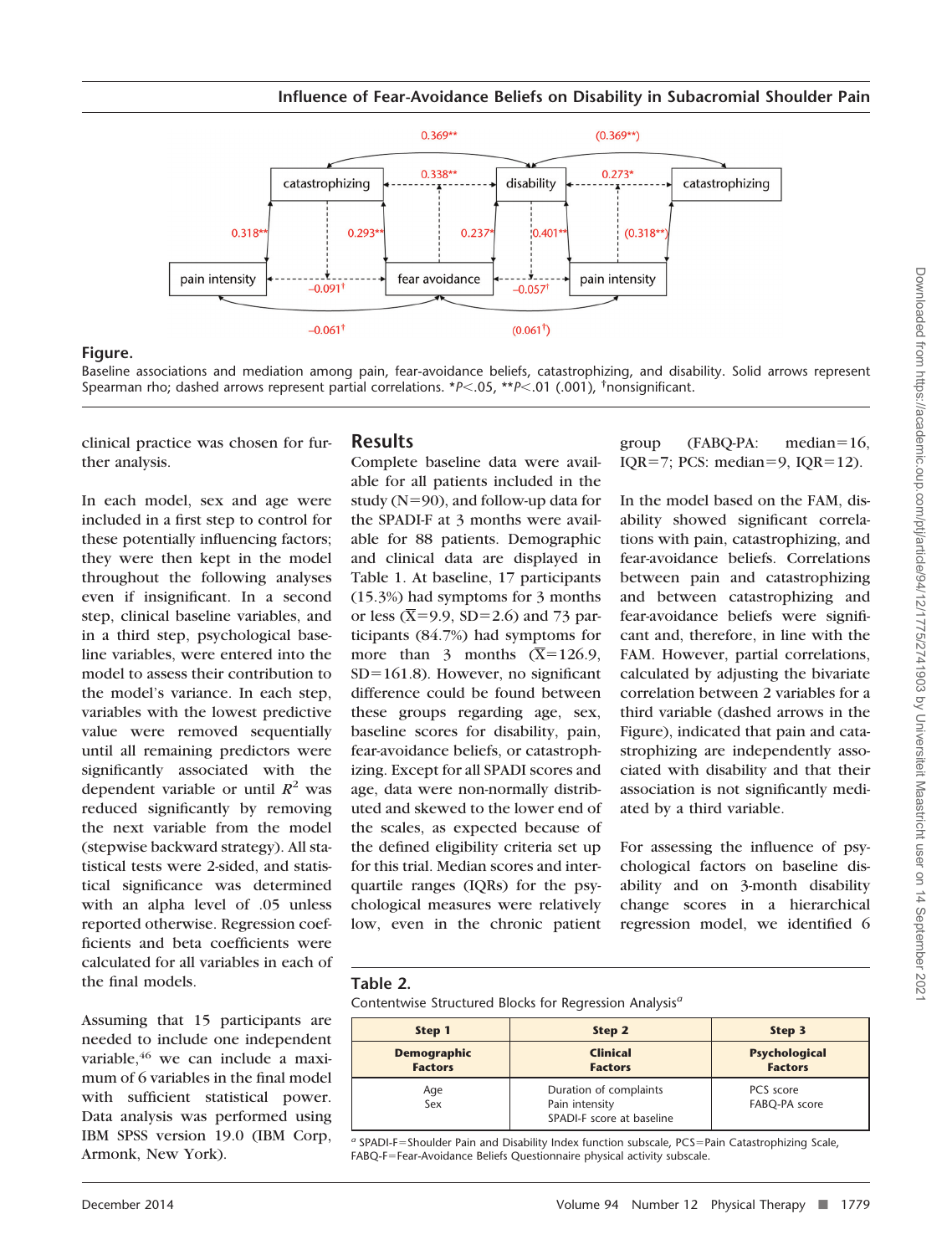## **Table 3.**

|  | Steps of the Hierarchical Regression Analysis <sup>a</sup> |  |
|--|------------------------------------------------------------|--|

|                | <b>Variables</b>          | <b>Variables</b>          |       | $R^2$           | $R^2$         | $\mathbf{F}$  | <b>Significant</b> |             | <b>Beta</b>         | <b>Beta</b>   |            |
|----------------|---------------------------|---------------------------|-------|-----------------|---------------|---------------|--------------------|-------------|---------------------|---------------|------------|
| <b>Step</b>    | in Model                  | <b>Removed</b>            | $R^2$ | <b>Adjusted</b> | <b>Change</b> | <b>Change</b> | <b>F Change</b>    | <b>Beta</b> | <b>Significance</b> | 95% CI        | <b>VIF</b> |
| $\mathbf{1}$   | Block 1:                  |                           | .149  | .130            | .149          | 7.64          | .001               |             |                     |               |            |
|                | Age                       |                           |       |                 |               |               |                    | 0.184       | .076                | $-0.03, 0.65$ | 1.07       |
|                | Sex                       |                           |       |                 |               |               |                    | 0.391       | .001                | 7.03, 22.29   | 1.07       |
| $\overline{2}$ | Blocks 1 and 2:           |                           | .281  | .247            | .131          | 7.76          | .001               |             |                     |               |            |
|                | Age                       |                           |       |                 |               |               |                    | 0.101       | .310                | $-0.16, 0.50$ | 1.15       |
|                | Sex                       |                           |       |                 |               |               |                    | 0.324       | .001                | 4.96, 19.38   | 1.11       |
|                | Duration of<br>complaints |                           |       |                 |               |               |                    | 0.004       | .970                | $-0.02, 0.02$ | 1.08       |
|                | Pain at baseline          |                           |       |                 |               |               |                    | 0.373       | .001                | 1.93, 6.02    | 1.11       |
| 3              |                           | Duration of<br>complaints |       |                 |               |               |                    |             |                     |               |            |
| $\overline{4}$ | Blocks 1 and 2:           |                           | .281  | .256            | .131          | 15.69         | .001               |             |                     |               |            |
|                | Age                       |                           |       |                 |               |               |                    | 0.101       | .299                | $-0.15, 0.49$ | 1.12       |
|                | Sex                       |                           |       |                 |               |               |                    | 0.324       | .001                | 4.99, 19.33   | 1.11       |
|                | Pain at baseline          |                           |       |                 |               |               |                    | 0.374       | .001                | 1.98, 5.98    | 1.06       |
| 5              | Blocks 1, 2, and 3:       |                           | .370  | .333            | .090          | 5.98          | .004               |             |                     |               |            |
|                | Age                       |                           |       |                 |               |               |                    | 0.230       | .026                | 0.05, 0.72    | 1.37       |
|                | Sex                       |                           |       |                 |               |               |                    | 0.322       | .001                | 4.94, 19.23   | 1.24       |
|                | Pain at baseline          |                           |       |                 |               |               |                    | 0.296       | .003                | 1.01, 5.21    | 1.26       |
|                | FABQ-PA score             |                           |       |                 |               |               |                    | 0.287       | .006                | 0.32, 1.89    | 1.40       |
|                | PCS score                 |                           |       |                 |               |               |                    | 0.090       | .403                | $-0.27, 0.67$ | 1.52       |

a Dependent variable: Shoulder Pain and Disability Index functional subscale (SPADI-F) score at baseline. 95% CI=95% confidence interval, VIF=variance inflation factor, FABQ-PA-Fear-Avoidance Beliefs Questionnaire physical activity subscale, PCS-Pain Catastrophizing Scale.

independent variables for analysis: (1) duration of complaints at baseline, (2) pain intensity, (3) disability,<sup>11,16,28,30,31,47-51</sup> (4) age,<sup>52,53</sup> (5)  $sex, 54$  and (6) pain-related fear and catastrophizing.11,12,28,51 These variables were categorized for analysis as shown in Table 2. Of these variables, sex, FABQ-PA, PCS, duration of complaints, baseline disability, and pain intensity were significantly correlated with either baseline disability or disability change scores after 3 months and were included in the analysis.

## **Regression Model 1 With Baseline Disability (SPADI-F Score at Baseline) as the Dependent Variable**

As shown in Table 2, categories of independent variables were

entered stepwise into the model, and variables with the lowest predictive value were then sequentially removed, as described in the "Method" section. Age and sex entered in step 1 explained 14.9% of the variance in SPADI-F scores. At the end of step 2, the total variance explained by the model as a whole (including age, sex, and pain intensity) was 28.1%. The total variance explained by the model as a whole at the end of step 3 (including age, sex, pain intensity, FABQ-PA scores, and PCS scores) was 37%. Pain intensity explained an additional 13.1% and the psychological variables an additional 9% of the variance in SPADI-F scores. Pain and SPADI-F scores had similar beta values. These results and the modeling process are displayed in Table 3.

## **Regression Model 2 With Disability at 3 Months (SPADI-F Change Score) as the Dependent Variable**

The same statistical analysis was done as in model 1, except that the SPADI-F baseline score was added to the independent clinical factors. Age and sex entered in step 1 explained 10.3% of the variance in SPADI-F change scores. At the end of step 2, the total variance explained by the model as a whole (including age, sex, duration of complaints, and SPADI-F baseline score) was 46.8%. The total variance explained by the model as a whole at the end of step 3 (including age, sex, duration of complaints, SPADI-F baseline score, PCS score, and FABQ-PA score) was 47.7%. From these variables, only the SPADI-F baseline score ( $\beta$ =0.600,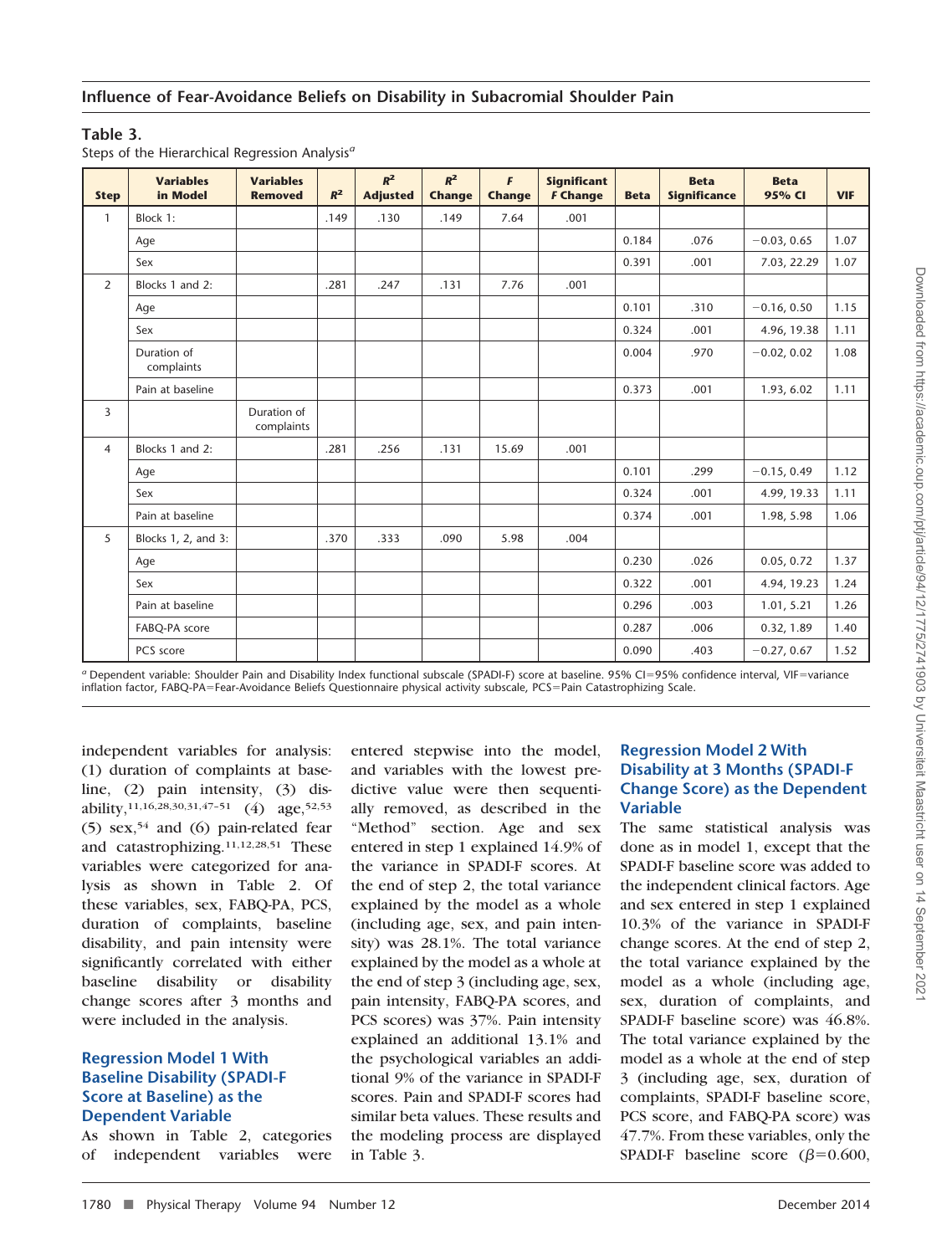## **Table 4.**

|  | Steps of the Hierarchical Regression Analysis <sup>a</sup> |  |
|--|------------------------------------------------------------|--|
|  |                                                            |  |

| <b>Step</b>    | <b>Variables</b><br>in Model | <b>Variables</b><br><b>Removed</b> | $R^2$ | $R^2$<br><b>Adjusted</b> | $R^2$<br>Change | F<br><b>Change</b> | <b>Significant</b><br><b>F Change</b> | <b>Beta</b> | <b>Beta</b><br><b>Significance</b> | <b>Beta</b><br>95% CI | <b>VIF</b> |
|----------------|------------------------------|------------------------------------|-------|--------------------------|-----------------|--------------------|---------------------------------------|-------------|------------------------------------|-----------------------|------------|
| $\mathbf{1}$   | Block 1:                     |                                    | .103  | .081                     | .103            | 4.86               | .010                                  |             |                                    |                       |            |
|                | Age                          |                                    |       |                          |                 |                    |                                       | 0.087       | .420                               | $-0.21, 0.49$         | 1.08       |
|                | Sex                          |                                    |       |                          |                 |                    |                                       | 0.333       | .002                               | $-4.43, 20.03$        | 1.08       |
| $\overline{2}$ | Blocks 1 and 2:              |                                    | .473  | .441                     | .371            | 19.23              | .001                                  |             |                                    |                       |            |
|                | Age                          |                                    |       |                          |                 |                    |                                       | 0.036       | .676                               | $-0.22, 0.34$         | 1.18       |
|                | Sex                          |                                    |       |                          |                 |                    |                                       | 0.114       | .209                               | $-2.39, 10.73$        | 1.25       |
|                | Duration of complaints       |                                    |       |                          |                 |                    |                                       | $-0.333$    | .000                               | $-0.06, -0.02$        | 1.09       |
|                | Pain at baseline             |                                    |       |                          |                 |                    |                                       | 0.082       | .375                               | $-1.05, 2.76$         | 1.32       |
|                | SPADI-F score at<br>baseline |                                    |       |                          |                 |                    |                                       | 0.554       | .001                               | 0.36, 0.73            | 1.40       |
| 3              |                              | Pain                               |       |                          |                 |                    |                                       |             |                                    |                       |            |
| $\overline{4}$ | Blocks 1 and 2:              |                                    | .468  | .442                     | .366            | 28.52              | .001                                  |             |                                    |                       |            |
|                | Age                          |                                    |       |                          |                 |                    |                                       | $-0.044$    | .604                               | $-0.21, 0.35$         | 1.16       |
|                | Sex                          |                                    |       |                          |                 |                    |                                       | $-0.114$    | .205                               | $-2.34, 10.75$        | 1.25       |
|                | Duration of complaints       |                                    |       |                          |                 |                    |                                       | $-0.320$    | .001                               | $-0.06, -0.02$        | 1.05       |
|                | SPADI-F score at baseline    |                                    |       |                          |                 |                    |                                       | 0.588       | .001                               | 0.41, 0.75            | 1.18       |
| 5              | Blocks 1, 2, and 3:          |                                    | .477  | .439                     | .009            | 0.72               | .491                                  |             |                                    |                       |            |
|                | Age                          |                                    |       |                          |                 |                    |                                       | 0.000       | .999                               | $-0.32, 0.32$         | 1.48       |
|                | Sex                          |                                    |       |                          |                 |                    |                                       | 0.081       | .396                               | $-3.94, 9.86$         | 1.38       |
|                | Duration of complaints       |                                    |       |                          |                 |                    |                                       | $-0.324$    | .001                               | $-0.06, -0.02$        | 1.07       |
|                | SPADI-F score at baseline    |                                    |       |                          |                 |                    |                                       | 0.600       | .001                               | 0.40, 0.78            | 1.45       |
|                | FABQ-PA score                |                                    |       |                          |                 |                    |                                       | $-0.102$    | .305                               | $-1.14, -0.36$        | 1.51       |
|                | PCS score                    |                                    |       |                          |                 |                    |                                       | 0.083       | .381                               | $-0.23, 0.59$         | 1.40       |

*<sup>a</sup>* Dependent variable: Shoulder Pain and Disability Index functional subscale (SPADI-F) change score after 3 months. 95% CI-95% confidence interval, VIF-variance inflation factor, FABQ-PA-Fear-Avoidance Beliefs Questionnaire physical activity subscale, PCS-Pain Catastrophizing Scale.

*P*=.001) and duration of complaints  $(\beta = -0.324, P = .001)$  contributed significantly to the model's variance. These results and the modeling process are displayed in Table 4.

## **Discussion**

Our first aim was to cross-sectionally analyze associations between disability and pain, fear-avoidance beliefs, and catastrophizing. Disability was strongly associated with pain and with catastrophizing. Neither of the associations lost significance when corrected for a third variable, indicating that there were no mediating effects. Only the association between catastrophizing and disability lost significance moderately when corrected for pain, but it

remained significant. Findings of this first analysis are, to a large extent, in line with the original FAM, as there were significant associations between the included variables and disability. Differences with the FAM are the strong and direct association between pain and disability and the lack of mediating effects. Similar to findings in patients with acute LBP,<sup>14</sup> the apparent strong association between pain and disability found in this analysis indicates that, in our sample (including patients with chronic complaints), pain intensity was more important as a direct cause for disability than initially suggested by Vlaeyen and Linton,13 based on data collected in patients with chronic LBP.

The lack of mediating effects indicates that variables in the model are independently associated instead of following a consecutive order as described in the FAM. However, they still appear to be related. Perhaps "consecutive order effects," showing as mediation, can only be found in patients who go through the fearavoidance cycle for the first few times. In our cross-sectional analysis, the range of durations of complaints was quite broad (Tab. 1). A few patients had complaints for only a few weeks going through the fearavoidance cycle for the first time;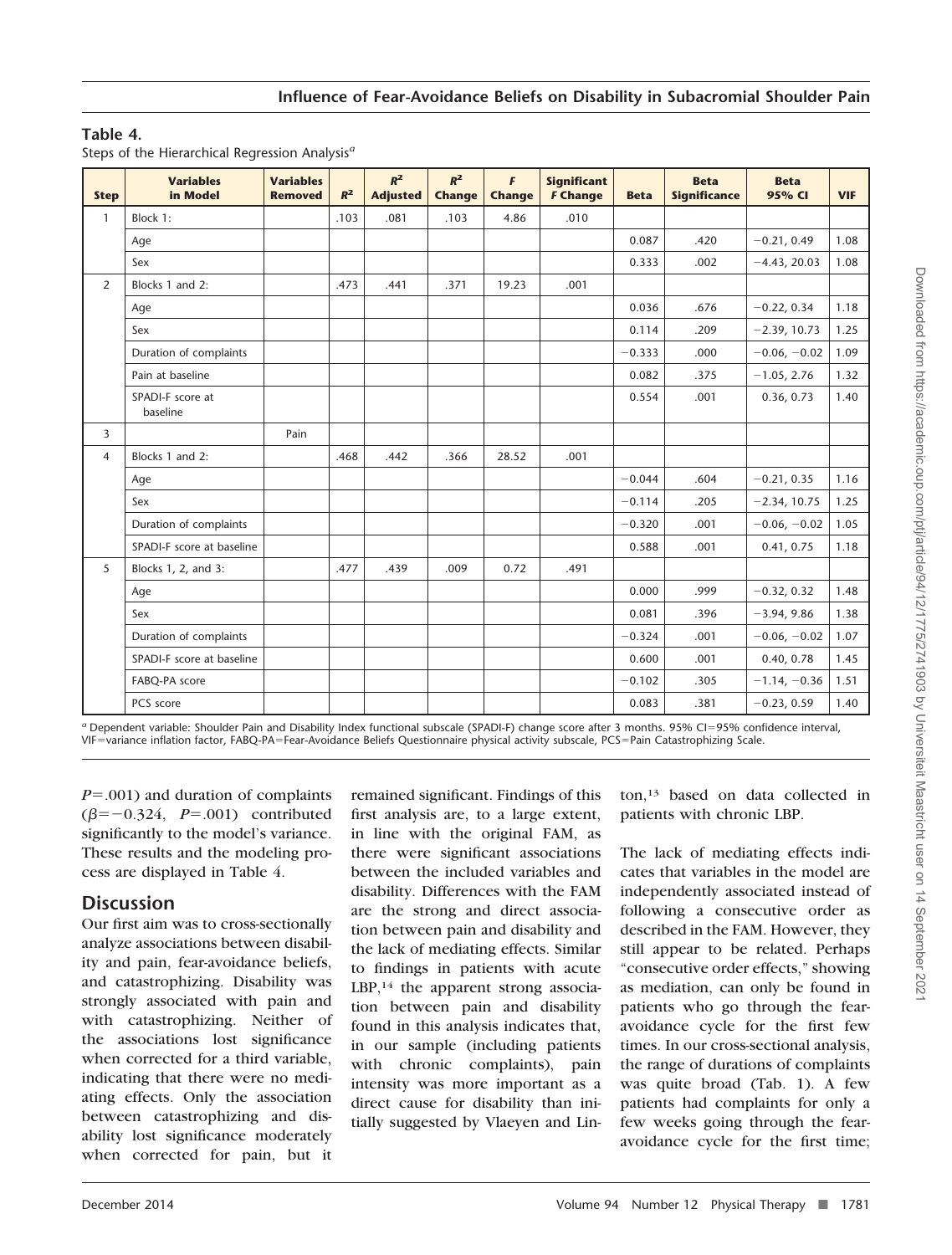others had a much longer history of shoulder complaints and were thus more experienced. However, even a longitudinal approach may not solve this issue. In more experienced patients, it can be assumed that all factors are measurable at the same time. Our sample consisted of patients of whom we can presume the latter to be the case.

Our second aim was to analyze the contribution of psychological variables to the variance of disability at baseline and to the disability change score at 3 months after controlling for other relevant demographic and clinical factors. Similar to the associations tested before, the final model for baseline disability confirmed the significant contribution of baseline pain intensity and fear-avoidance beliefs to the model, with pain intensity still being a stronger contributor explaining disability than fearavoidance beliefs. Catastrophizing no longer contributed to the model after correcting for demographic and clinical variables in steps 1 and 2, which could have been due to overlapping constructs of catastrophizing and fear-avoidance beliefs. Parr et al55 found similar results after inducing muscle injury to the shoulder in a healthy sample, with pain as the most important factor predicting disability, followed by kinesiophobia. The important contribution of pain to baseline disability may indicate that pain is dominantly of nociceptive origin at that stage, even in patients with longer durations of symptoms still functioning as a warning sign in order to protect injured body structures.

However, the regression model for the disability change score after 3 months clearly identified duration of complaints and baseline disability as the only significant variables. The positive beta value for the SPADI-F at baseline indicates that higher baseline disability levels are associated

with higher change scores at 3 months; the negative beta value for duration of complaints indicates that a longer duration and thus a more chronic presentation are associated with lower change scores at 3 months. Similar results were found in a systematic review by Chester et al,56 who identified these 2 factors as the only prognostic factors consistently associated with outcome. The insignificant contribution of the psychological variables was surprising and contradictory to our baseline analysis. Participants who stayed the same or even deteriorated in their SPADI-PA scores after 3 months (n=12) had similar FABQ-PA scores at baseline compared with the rest of the group  $(\overline{X}=13.2, SD=$ 5.2, versus  $\bar{X}$ =14.7, SD=4.8; *P*= .32). These findings also may explain why interventions focusing on psychological factors did not result in improved outcomes compared with usual care in a study by De Bruijn et al.51 To explain these results, it may be hypothesized that patients experience SPS as less threatening than, for example, back pain. In contrast to back pain, SPS is located more in the periphery of the body than in its center, leading to different body sensations and consequently to different thoughts and emotions.

Furthermore, patients with SPS can possibly compensate for some of the provocative movements with the healthy side and thus selectively control or avoid painful movements to a certain degree as an adaptive strategy. This strategy may have led to a shoulder-specific disability on the affected side (a temporary and partial limitation of function) but, on the other hand, enabled them to stay at work and to continue other activities. This strategy can further explain the relatively low ratings on the FABQ-PA and the PCS and the small number of sick days in this sample. The insignificant influence of fear-avoidance beliefs is in line

with results from Sindhu et al,<sup>57</sup> who could identify an influence of elevated baseline fear levels on disability change scores in only 2 out of 8 diagnostic subgroups of shoulder complaints. The significant contribution of fear-avoidance beliefs (and the insignificant contribution of catastrophizing) to baseline disability became clear only when correcting for other factors included in our analysis. However, fearavoidance beliefs had no influence on disability change scores at 3 months. Based on these results, we clearly can question the importance of fear-avoidance beliefs at baseline as prognostic factors for outcome in this patient group. Looking at it the other way round, we also can question the benefit of interventions specifically targeting these psychological components for patients with SPS. The applied physical therapy interventions in the original trial focused mainly on physical aspects and did not specifically address fearavoidance beliefs or catastrophizing or informed patients about these factors.

## **Implications for Further Research**

To obtain further insight and to support or refute the results from this study, fear-avoidance beliefs should be standardly assessed, as they were significantly associated with baseline disability, and their development over time and their influence on treatment outcome should be investigated in future SPS studies. Other psychological factors also may play a role in prognosis and need to be considered in further analyses, although some of them are still unknown. However, reflection is necessary regarding how to address important clinical factors such as duration of complaints and baseline disability scores when planning an intervention to improve prognosis.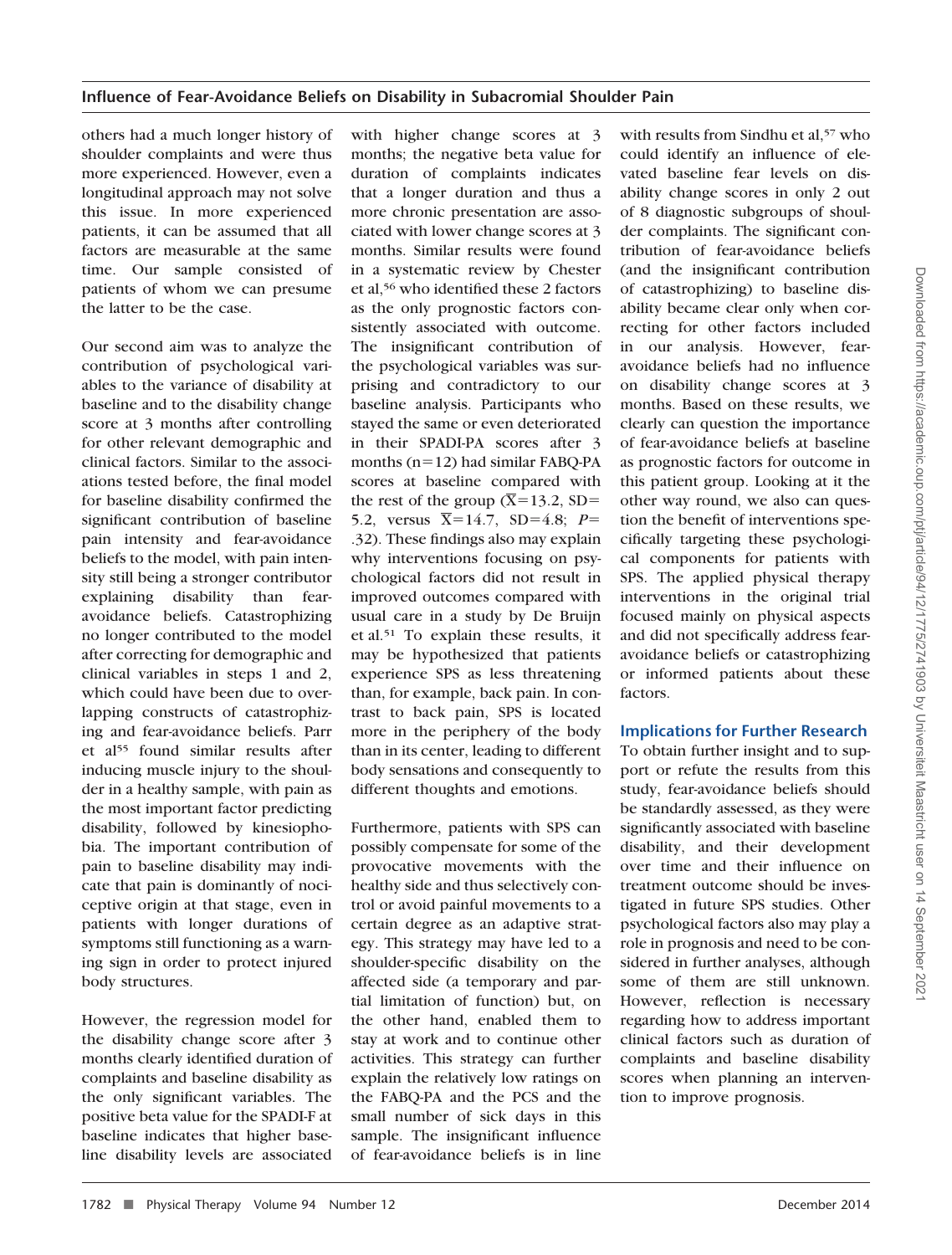#### **Methodological Considerations**

This study had several limitations that need to be considered when interpreting the results. We investigated patients with SPS, a diagnostic subgroup of shoulder disorders. The results, therefore, should be transferred with caution to other shoulder diagnoses or clinical populations. We further used a modified version of the FABQ-PA, which was not validated for this patient group.

Because we investigated the influence of baseline data on disability and did not measure fear-avoidance beliefs and catastrophizing at 3 months, it was not possible for us to analyze the development of fearavoidance beliefs and catastrophizing over time and their scores after 3 months. However, we had a good sample size and a homogeneous sample due to clearly defined and reproducible eligibility criteria. We used a validated shoulder-specific outcome measure (SPADI-F) and conducted a sound statistical analysis including clinical and psychological factors often mentioned in literature. Thus, the results of this study help to better understand the contribution of these factors to pain and disability in patients with SPS.

In conclusion, this study analyzed the role of fear-avoidance beliefs and catastrophizing in patients with SPS at baseline and after 3 months. Our results suggest that the different constructs included in the FAM appear to affect the patient coincidently and not necessarily in a clear consecutive order. In patients with SPS, fearavoidance beliefs measured at baseline appear to be significantly associated with baseline disability but not with disability change scores after 3 months. Therefore, the prognostic value of this factor must be questioned. Further studies are needed to improve the understanding of the contribution of fear-avoidance beliefs to treatment success, to the

development of chronic pain states, and to long-term disability in patients with SPS, in addition to prognostically important factors such as duration of complaints or baseline disability levels.

All authors provided concept/idea/research design. Dr Kromer and Dr Bastiaenen provided writing, data collection and analysis, and project management. Dr Sieben, Dr de Bie, and Dr Bastiaenen provided consultation (including review of the manuscript before submission).

Ethical approval was granted by the Ethics Committee of the Ludwig Maximilian University, Munich, Germany (Project No. 018-10).

The trial is registered at Current Controlled Trials (ISRCTN86900354).

DOI: 10.2522/ptj.20130587

#### **References**

- **1** Ostör AIK, Richards CA, Prevost AT, et al. Diagnosis and relation to general health of shoulder disorders presenting to primary care. *Rheumatology.* 2005;44:800 – 805.
- **2** van der Windt DAWM, Thomas E, Pope DP, et al. Occupational risk factors for shoulder pain: a systematic review. *J Occup Environ Med.* 2000;57:433– 442.
- **3** Winters JC, Sobel JS, Groenier KH, et al. The long-term course of shoulder complaints: a prospective study in general practice. *Rheumatology.* 1999;38:160 – 163.
- **4** Lewis JS, Green AS, Dekel S. The aetiology of subacromial impingement syndrome. *Physiotherapy.* 2001;87:458 – 469.
- **5** Irlenbusch U, Gansen H-K. Muscle biopsy investigations on neuromuscular insufficiency of the rotator cuff: a contribution to the functional impingement of the shoulder. *J Shoulder Elbow Surg.* 2003;12: 422– 426.
- **6** Leroux J-L, Codine P, Thomas E, et al. Isokinetic evaluation of rotational strength in normal shoulders and shoulders with<br>impingement syndrome. *Clin Ortbob* impingement syndrome. *Relat Res.* 1994;304:108 –113.
- **7** Ludewig PM, Cook TM. Alterations in shoulder kinematics and associated muscle activity in people with symptoms of shoulder impingement. *Phys Ther.* 2000; 80:276 –291.
- **8** Glousman R, Jobe FW, Tibone J, et al. Dynamic electromyographic analysis of the throwing shoulder with glenohumeral instability. *J Bone Joint Surg Am.* 1988;70: 220 –226.
- **9** Kibler BW. The role of the scapula in athletic shoulder function. *Am J Sports Med.* 1998;26:325–337.
- **10** Solem-Bertoft E, Thuomas K-A, Westerberg C-E. The influence of scapular retraction and protraction on the width of the subacromial space. *Clin Orthop Relat Res.* 1993;296:99 –103.
- **11** Bot SDM, van der Waal JM, Terwee CB, et al. Predictors of outcome in neck and shoulder symptoms. *Spine.* 2005;30: E459 –E470.
- **12** Karels CH, Bierma-Zeinstra SMA, Burdorf A, et al. Social and psychological factors influenced the course of arm, neck and shoulder complaints. *J Clin Epidemiol.* 2007;60:839 – 848.
- **13** Vlaeyen JWS, Linton SJ. Fear-avoidance and its consequences in chronic musculoskeletal pain: a state of the art. *Pain.* 2000; 85:317–332.
- **14** Sieben JM, Portegijs PJM, Vlaeyen JWS, Knottnerus JA. Pain-related fear at the start of a new low back pain episode. *Eur J Pain.* 2005;9:635– 641.
- **15** Sieben JM, Vlaeyen JWS, Portegijs PJM, et al. A longitudinal study on the predictive validity of the fear-avoidance model in low back pain. *Pain.* 2005;117:162–170.
- **16** van der Windt DA, Kuijpers T, Jellema P, et al. Do psychological factors predict outcome in both low-back pain and shoulder pain? *Ann Rheum Dis.* 2007;66:313–319.
- **17** Gheldof ELM, Crombez G, Van den Bussche E, et al. Pain-related fear predicts disability, but not pain severity: a path analytic approach of the fear avoidance model. *Eur J Pain.* 2010;14:870.e871–e870, e879.
- **18** Wideman TH, Sullivan MJ. Differential predictors of the long-term levels of pain intensity, work disability, heathcare use, and medication use in a sample of workers' compensation claimants. *Pain.* 2011; 152:376 –383.
- **19** Hart DL, Werneke MW, George SZ, et al. Screening for elevated levels of fearavoidance beliefs regarding work or physical activities in people receiving outpatient therapy. *Phys Ther.* 2009;89:770 – 785.
- **20** Westman AE, Boersma K, Leppert J, Linton SJ. Fear-avoidance beliefs, catastrophizing, and distress: a longitudinal subgroup analysis on patients with musculoskeletal pain. *Clin J Pain.* 2011;27:567–577.
- **21** George SZ, Fritz JM, Erhard RE. A comparison of fear avoidance beliefs in patients with lumbar spine pain and cervical spine pain. *Spine.* 2001;26:2139 –2145.
- **22** Landers MR, Creger RV, Baker CV, Stutelberg KS. The use of fear-avoidance beliefs and nonorganic signs in predicting prolonged disability in patients with neck pain. *Man Ther.* 2008;13:239 –248.
- **23** Ross MD. The relationship between functional levels and fear-avoidance beliefs following anterior cruciate ligament reconstruction. *J Orthop Traumatol.* 2010;11: 237–243.
- **24** Scopaz KA, Piva SR, Wisniewski S, Fitzgerald GK. Relationships of fear, anxiety, and depression with physical function in patients with knee osteoarthritis. *Arch Phys Med Rehabil.* 2009;90:1866 –1873.